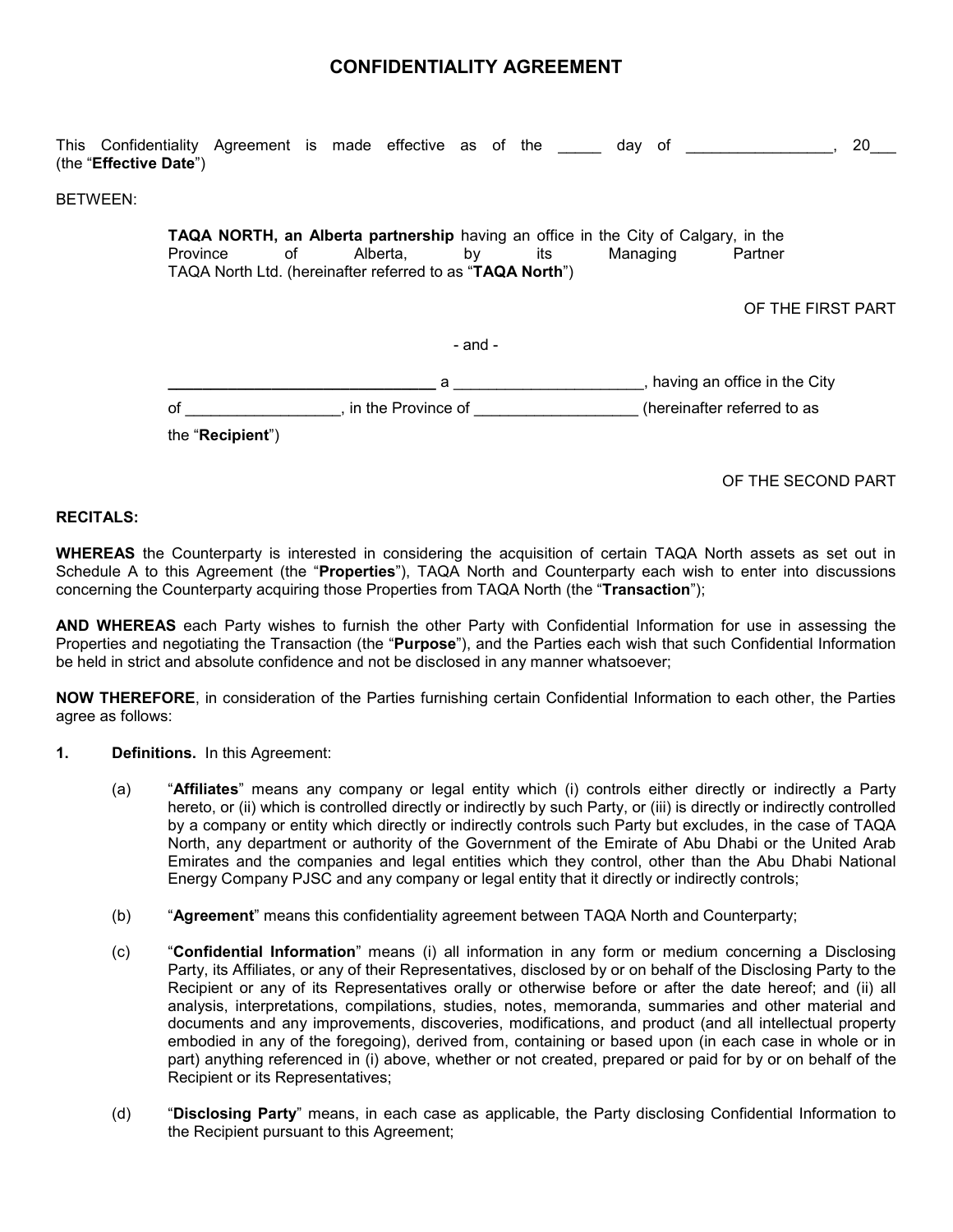- (e) "**Parties**" means the parties to this Agreement, and "**Party**" means any one of them;
- (f) "**Recipient**" means, in each case as applicable, the Party receiving Confidential Information from the Disclosing Party pursuant to this Agreement; and
- (g) "**Representatives**" means the respective directors, officers, employees, consultants and advisors (including financial, accounting and legal) of a Party hereto and its Affiliates.
- **2. Agreement and Discussions Deemed Confidential Information.** The fact that the Parties have entered into this Agreement, the fact that the Parties have disclosed, may disclose or are disclosing Confidential Information to each other, and the fact that the Parties have had, are having or may have discussions concerning the Properties and Transaction shall be deemed Confidential Information and treated in accordance with the provisions hereof.
- **3. No Right to Confidential Information.** Neither the Recipient nor its Representatives shall acquire or obtain any right, title or interest, whether at law, in equity or otherwise, in the Confidential Information or anything derived therefrom.
- **4. No Disclosure of Confidential Information Without Consent.** The Recipient will hold and cause its Representatives to hold all Confidential Information in complete confidence and, without the Disclosing Party's prior written consent, the Recipient will not disclose and will cause its Representatives to not disclose any Confidential Information in whole or part, to any other person, nor will any Confidential Information be used or be permitted to be used for any purpose other than the Purpose. The Recipient shall be responsible for ensuring that its Representatives adhere to the terms and conditions of this Agreement as if such persons were original Parties hereto.
- **5. Exclusions.** The term "Confidential Information" does not include any information:
	- (a) which at the time of disclosure to the Recipient or its Representatives is in the public domain or which after such disclosure comes into the public domain through no fault of, or disclosure by, directly or indirectly, the Recipient or its Representatives, reasonable proof of same which lies with the Recipient;
	- (b) which was available to the Recipient on a non-confidential basis from a source other than the Disclosing Party, its agents or its advisors, provided that, to its knowledge after reasonable inquiry, such source is not and was not prohibited from transmitting such information by contractual, legal or other obligation, reasonable proof of same which lies with the Recipient; or
	- (c) after notifying the Disclosing Party pursuant to paragraph [7,](#page-1-0) the disclosure of which is required by any applicable law, regulatory order or national stock exchange rule or regulation.
- <span id="page-1-1"></span>**6. Return or Destruction of Confidential Information.** Upon termination of this Agreement, or upon demand by the Disclosing Party, the Recipient and its Representatives will return to the Disclosing Party all Confidential Information in the Recipient's or its Representatives' possession or control and all copies thereof, and upon request by the Disclosing Party, certify in writing to the Disclosing Party that all such Confidential Information has been returned or destroyed. Notwithstanding the foregoing provisions of this paragraph [6,](#page-1-1) the Recipient shall be permitted to retain general notes forming part of any presentation to its board of directors and any general minutes of such presentations, however, such notes and minutes shall be and remain Confidential Information and subject to the provisions of this Agreement until destroyed beyond recovery. As well, the Recipient's computer systems may automatically back-up and archive Confidential Information and that to the extent that such computer back-up procedures create copies of and archive Confidential Information, the Recipient may retain such copies in its archival or back-up computer storage for the period that the Recipient normally archive backed-up computer records, which copies shall be and remain Confidential Information and subject to the provisions of this Agreement until the same are destroyed beyond recovery, and shall not be accessed by the Recipient or its Representatives during such period of archival or back-up storage other than as permitted by this Agreement.
- <span id="page-1-0"></span>**7. Disclosure of Confidential Information by Law.** If the Recipient or its Representatives become (or if it is reasonably likely that the Recipient or its Representatives shall become) legally compelled to disclose any Confidential Information, the Recipient shall give prompt notice of such fact to the Disclosing Party so that appropriate action may be taken by the Disclosing Party, and the Recipient will take all action reasonably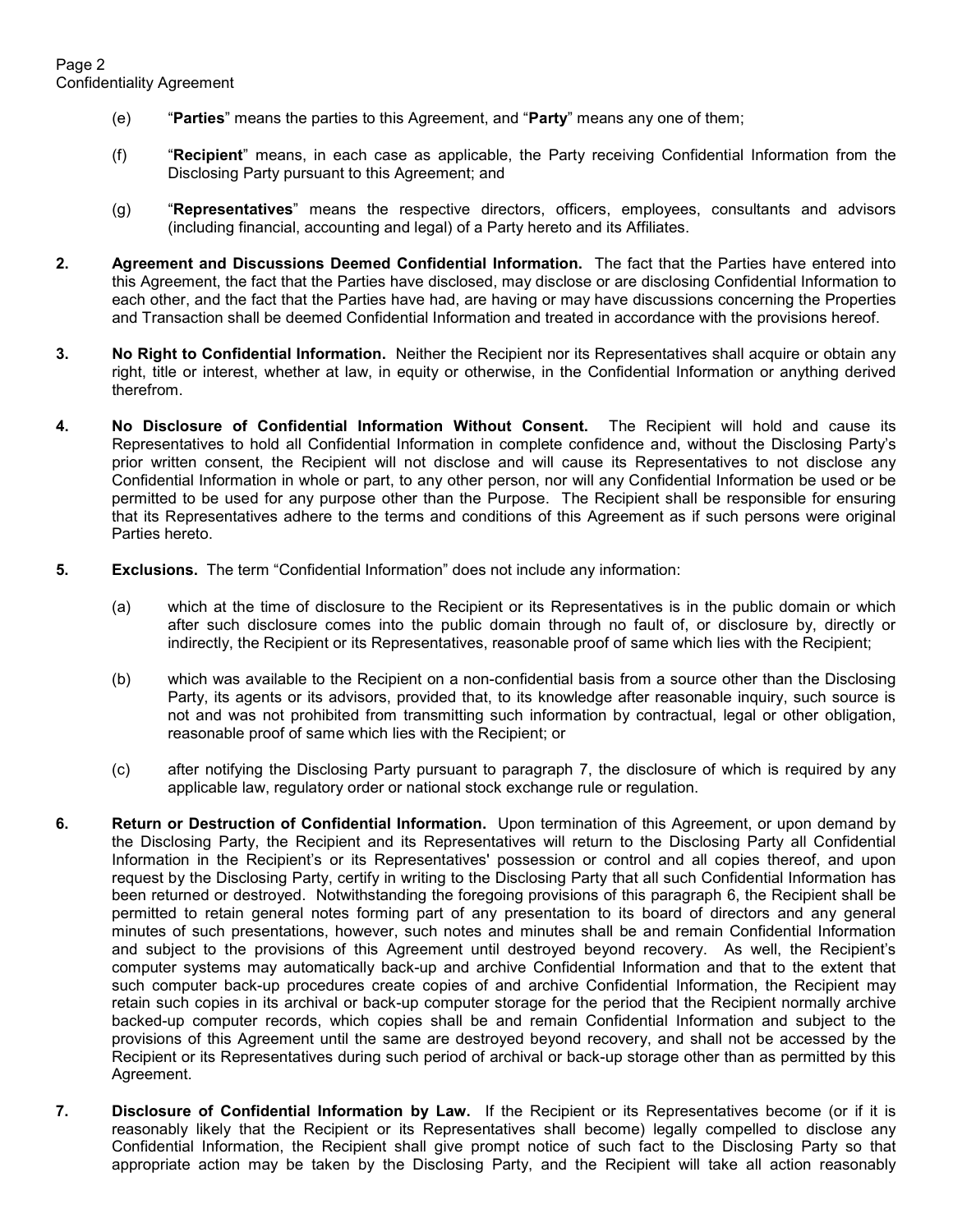requested by the Disclosing Party in order to help protect the confidentiality of the Confidential Information. If, notwithstanding the efforts by the Parties to protect the confidentiality of the Confidential Information in accordance with the preceding sentence, the Recipient's legal counsel advises the Recipient that it is required to disclose such Confidential Information, the Recipient may disclose such Confidential Information, provided it (i) discloses only that portion of the Confidential Information that is required to be disclosed; (ii) uses all reasonable efforts to ensure that the Confidential Information disclosed is treated confidentially; and (iii) notify the Disclosing Party as soon as reasonably practicable of the Confidential Information so disclosed.

- **8. Liability and Indemnification.** Without limitation (and in addition) to any rights or remedies of the Disclosing Party arising by reason of any threatened or actual breach of this Agreement, the Recipient shall:
	- (a) be liable to and compensate the Disclosing Party for all losses, costs, damages and expenses whatsoever including without limitation all economic losses, losses of profit, losses of opportunity and similar losses ("**Losses**"), legal fees, experts' fees and court costs, whether incurred through settlement or otherwise, which the Disclosing Party suffers, sustains, pays or incurs in connection with any threatened or actual breach of this Agreement by the Recipient or its Representatives; and
	- (b) indemnify the Disclosing Party against all actions, proceedings, claims, demands, losses, costs, damages and expenses whatsoever including without limitation all Losses, legal fees, experts' fees and court costs, whether incurred through settlement or otherwise, which the Disclosing Party suffers, sustains, pays or incurs in connection with any threatened or actual breach of this Agreement by the Recipient or its Representatives.
- **9. Monetary Damages Inadequate Remedy for Breach of Agreement.** Without prejudice to any other rights or remedies that the Disclosing Party may have, the Recipient acknowledges and agrees that money damages would not be an adequate remedy for any breach of this Agreement and that the Disclosing Party shall also be entitled to apply for an injunction, an order for specific performance or any other equitable relief for any threatened or actual breach of this Agreement, including without limitation preliminary and permanent injunctive relief without any requirement to prove any actual damages sustained or to post a bond.
- **10. No Representations or Warranties as to Confidential Information.** Neither Party shall have been deemed to have made, or shall be responsible for, any representations or warranties, express or implied, with respect to the accuracy or completeness of the Confidential Information disclosed under this Agreement. Neither Party shall have any liability to the other Party nor its Representatives for any loss or damage suffered in connection with the first Party's Confidential Information.
- **11. No Offer.** The Parties acknowledge and agree that no information provided, or statements made, to a Party or its Representatives shall constitute an offer by or on behalf the other Party, nor will any such information or statements form the basis of any contract or agreement (including, without limitation, an agreement in principle), and nothing contained herein shall obligate the Parties to enter into negotiations with respect to the Properties or Transaction or any other similar commercial arrangement.
- **12. Title to Confidential Information.** The Recipient acknowledges and agrees that all right, title and interest, whether at law, in equity or otherwise, in all Confidential Information and anything derived therefrom shall be and remain the property of the applicable Disclosing Party.
- **13. No Waiver.** No failure or delay a Party in exercising any right, power or privilege under this Agreement shall operate as a waiver thereof, and no modification hereof shall be effective, unless in writing and executed by both Parties.
- **14. Assignment.** Neither Party may assign this Agreement without the other Party's consent, which may be withheld at such Party's sole discretion.
- **15. No Partnership or Agency.** Nothing in this Agreement obligates the Disclosing Party to disclose any information to the Recipient or the Recipient's Representatives, or creates any agency or partnership relationship between the Parties.
- **16. Severability.** If any item or provision of this Agreement is held by a court of competent jurisdiction to be invalid, void or unenforceable, the remainder of the terms and provisions of this Agreement shall remain in full force and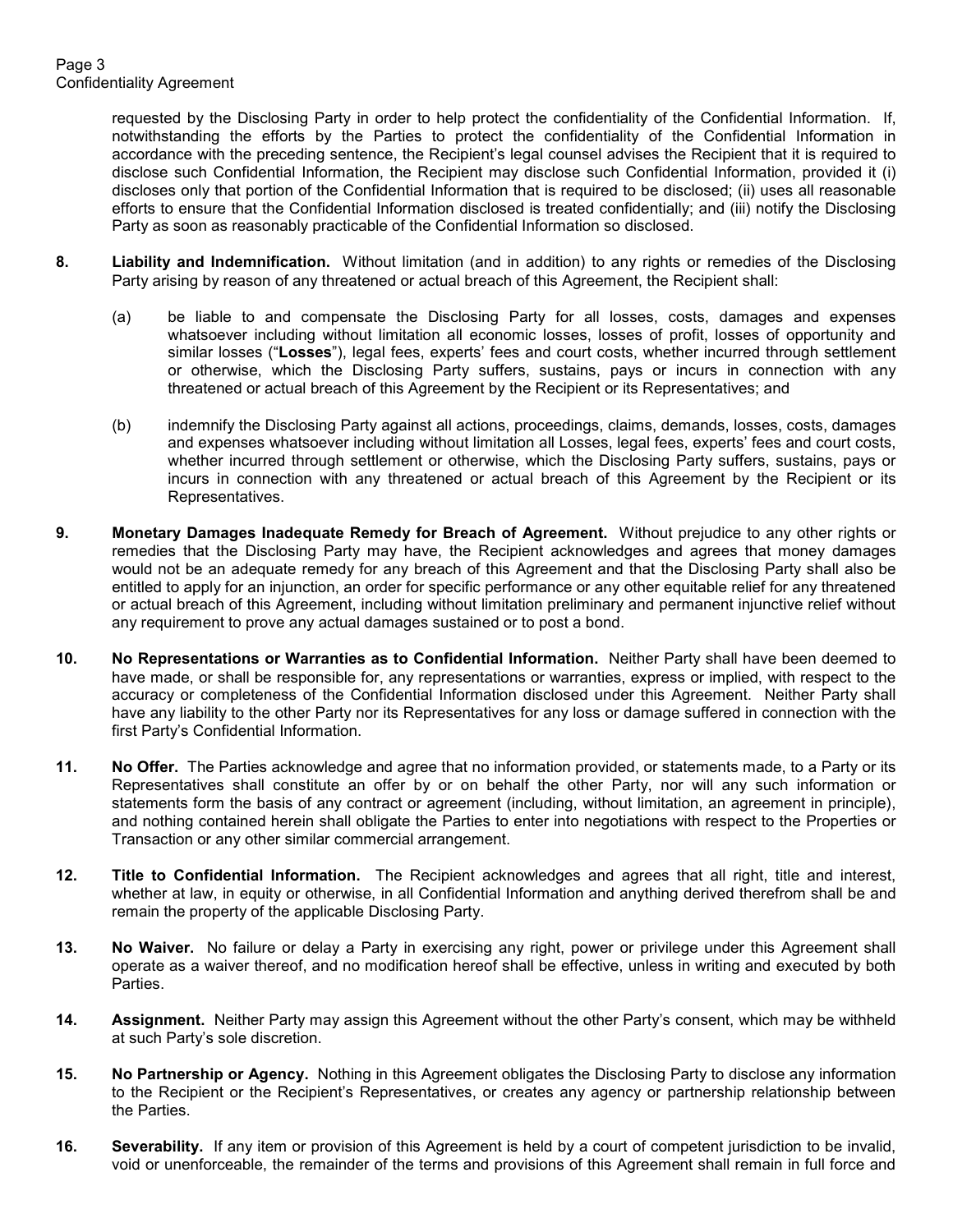effect and shall in no way be affected, impaired or invalidated.

- **17. Further Assurances.** The Parties undertake to take such further actions and execute such further documents as are reasonably required to implement this Agreement.
- **18. Governing Law.** This Agreement shall be governed by and construed in accordance with the laws of Alberta without regard to conflicts of laws principles. Each Party to this Agreement hereby irrevocably and unconditionally submits, for itself and its property, to the nonexclusive jurisdiction of the courts of Alberta in any suit, action or proceeding directly or indirectly arising out of, under or in connection with this Agreement. Each Party agrees that a final judgment in any such suit, action or proceeding shall be conclusive and may be enforced in any other jurisdiction by suit on the judgment or in any other manner provided by law.
- **19. Term.** This Agreement shall terminate on the date that occurs three (3) years from the Effective Date hereof. Notwithstanding termination, the terms and provisions of this Agreement shall continue to apply to any unperformed obligations that arose prior to termination, and to liabilities that accrued prior to termination or liabilities resulting from circumstances that occurred prior to termination.
- **20. Entire Agreement.** This Agreement expresses the entire agreement between the Parties with respect to the subject matter hereof and supersedes all previous agreements and representations with respect to the subject matter hereof. This Agreement shall be binding upon and enure to the benefit of the Parties, and their respective successors and assigns.
- **21. Notices.** All notices, communications and statements (hereinafter called "**Notices**") required, permitted or contemplated hereunder shall be in writing, and shall be sufficiently given and received if hand delivered to the other Party during normal business hours at the address set forth below, or sent electronically using the contact information set forth below (Notices so delivered shall be deemed to have been received on the business day following the day of sending).

The address of each of the respective Parties hereto shall be as follows:

(a) if to Counterparty:

| <b>Recipient Company Name:</b> |  |
|--------------------------------|--|
| Address:                       |  |
|                                |  |
|                                |  |

Attention: \_\_\_\_\_\_\_\_\_\_\_\_\_\_\_\_\_\_\_\_\_\_\_\_\_\_\_\_\_\_\_\_\_\_\_\_\_\_\_\_ Facsimile: \_\_\_\_\_\_\_\_\_\_\_\_\_\_\_\_\_\_\_\_\_\_\_\_\_\_\_\_\_\_\_\_\_\_\_\_\_\_\_\_

(b) if to TAQA North:

**TAQA North** 2100, 308 –  $4^{th}$  Ave S.W. Calgary, Alberta T2P 0H7

Attention: General Counsel Facsimile: (403) 724-5038

Any Party may change its said address by Notice given in accordance with this paragraph.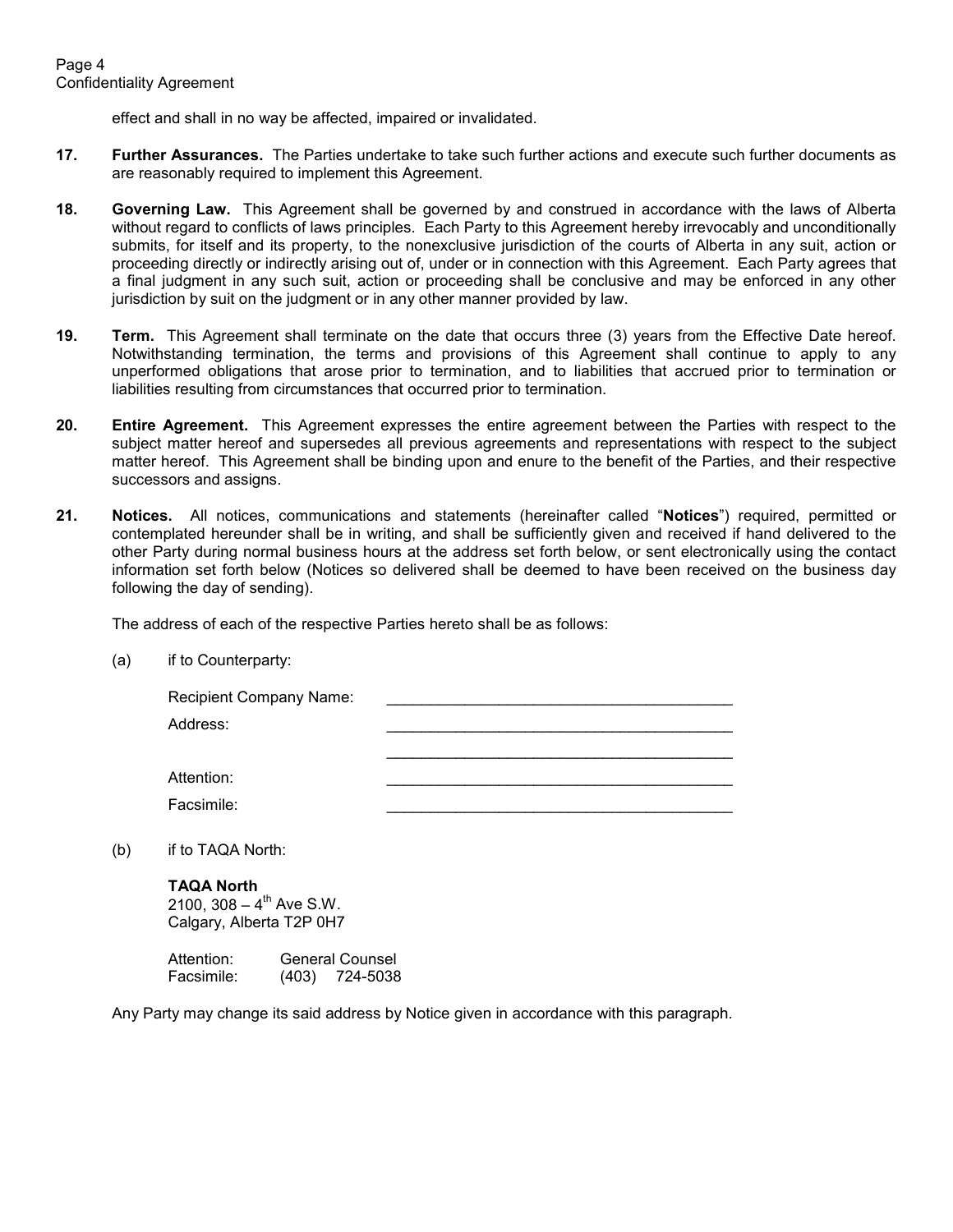Page 5 Confidentiality Agreement

**22. Counterpart Execution.** This Agreement may be executed in separate counterparts, and all of the executed counterparts may be delivered by facsimile or other electronic means, and when so executed and delivered shall together constitute one instrument which shall have the same force and effect as if all of the persons executing such counterparts had executed the same instrument.

**IN WITNESS WHEREOF** this Agreement has been executed, sealed and delivered by the Parties hereto under the hands of their proper officers duly authorized in that behalf.

## **TAQA NORTH, an Alberta partnership by its managing partner, TAQA North Ltd.**

|                                                                                                                               | <b>Legal Name of Counterparty</b>                          |
|-------------------------------------------------------------------------------------------------------------------------------|------------------------------------------------------------|
| By:                                                                                                                           | By:<br><u> 1989 - Johann Barbara, martxa alemaniar arg</u> |
| Name:<br><u> 1980 - Jan Stein Stein Stein Stein Stein Stein Stein Stein Stein Stein Stein Stein Stein Stein Stein Stein S</u> | Name:                                                      |
| <b>Title</b>                                                                                                                  | Title:                                                     |
| Date:                                                                                                                         | Date:                                                      |